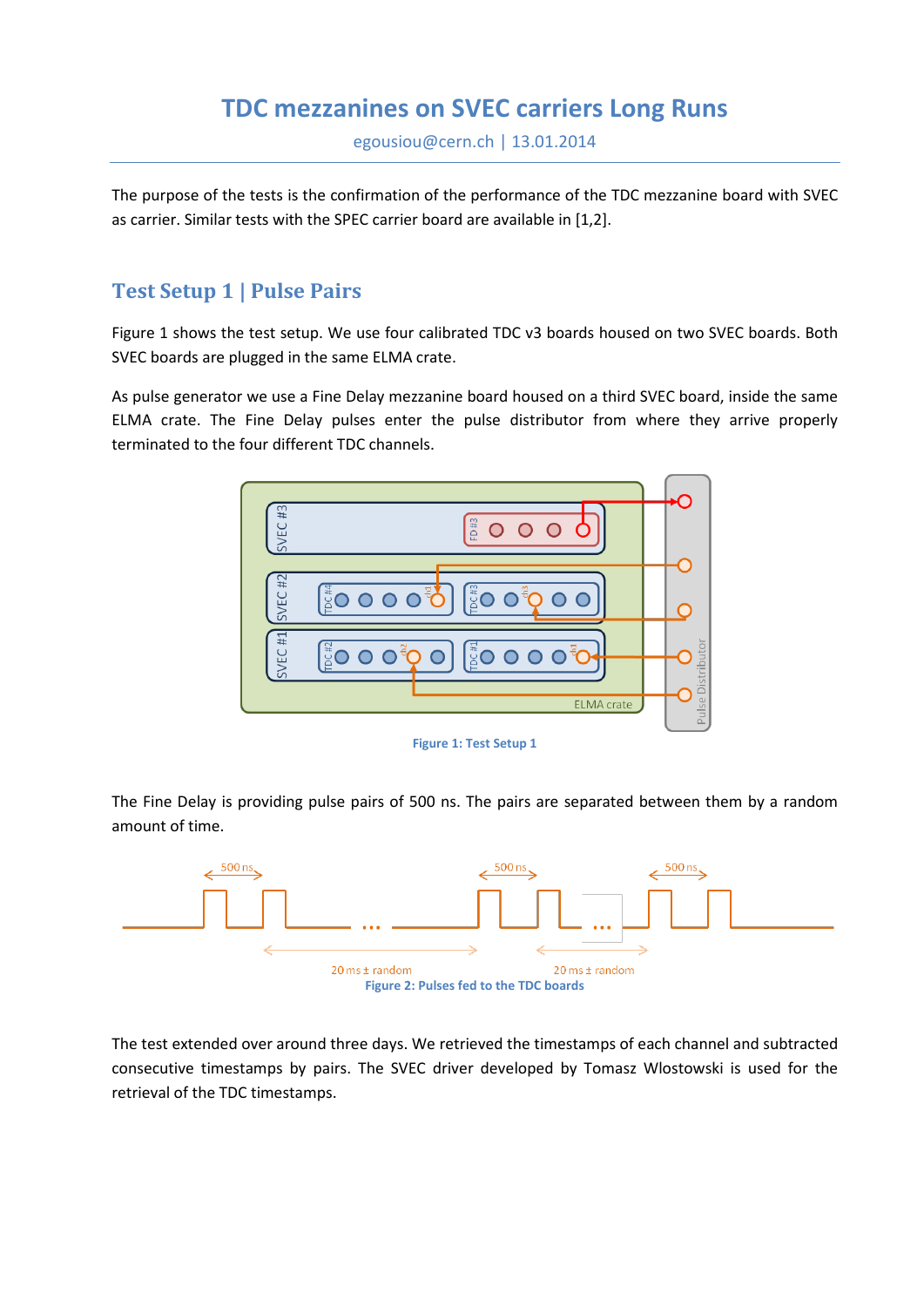Figure 3 shows the results from 10M data from each channel and Table 1 presents the main statistics. The average column of Table 1 illustrates the consistency of the measurements of the different boards.



As expected, from previous tests, outliers of ±4ns appear. In total four outliers appear in 40 M data, which agrees with the 1 outlier/10M that has been previously observed  $^{[1]}$ .

|                   | number of pulse pairs | average (ps) | max (ps) | min (ps) | span (ps) |
|-------------------|-----------------------|--------------|----------|----------|-----------|
| TDC #1 Channel #1 | 10'000'000            | 499'956      | 500'576  | 495'552  | 5'024     |
| TDC #2 Channel #2 | 10'000'000            | 499'958      | 504'256  | 499'328  | 4'928     |
| TDC #3 Channel #3 | 10'000'000            | 499'952      | 500'512  | 495'712  | 4'800     |
| TDC #4 Channel #1 | 10'000'000            | 499'957      | 500'544  | 499'328  | 1'216     |

**Table 1: Statistics from the measurements from the four channels**

Removing the four outliers gives the statistics of Table 2 and the histogram of Figure 4. The spanning of the measurements is within the ±700 ps of the TDC specifications.

|                   | number of pulse pairs | average (ps) | max (ps) | min (ps) | span (ps) |
|-------------------|-----------------------|--------------|----------|----------|-----------|
| TDC #1 Channel #1 | 9'999'998             | 499'956      | 500'576  | 499'328  | 1'248     |
| TDC #2 Channel #2 | 9'999'999             | 499'958      | 500'544  | 499'328  | 1'216     |
| TDC #3 Channel #3 | 9'999'999             | 499'952      | 500'512  | 499'328  | 1'184     |
| TDC #4 Channel #1 | 10'000'000            | 499'957      | 500'544  | 499'328  | 1'216     |

**Table 2: Statistics from the measurements from the four channels, without the ±4ns outliers**



**Note that because of computation resources issues the graph contains 6M data per channel, rather than 10M.**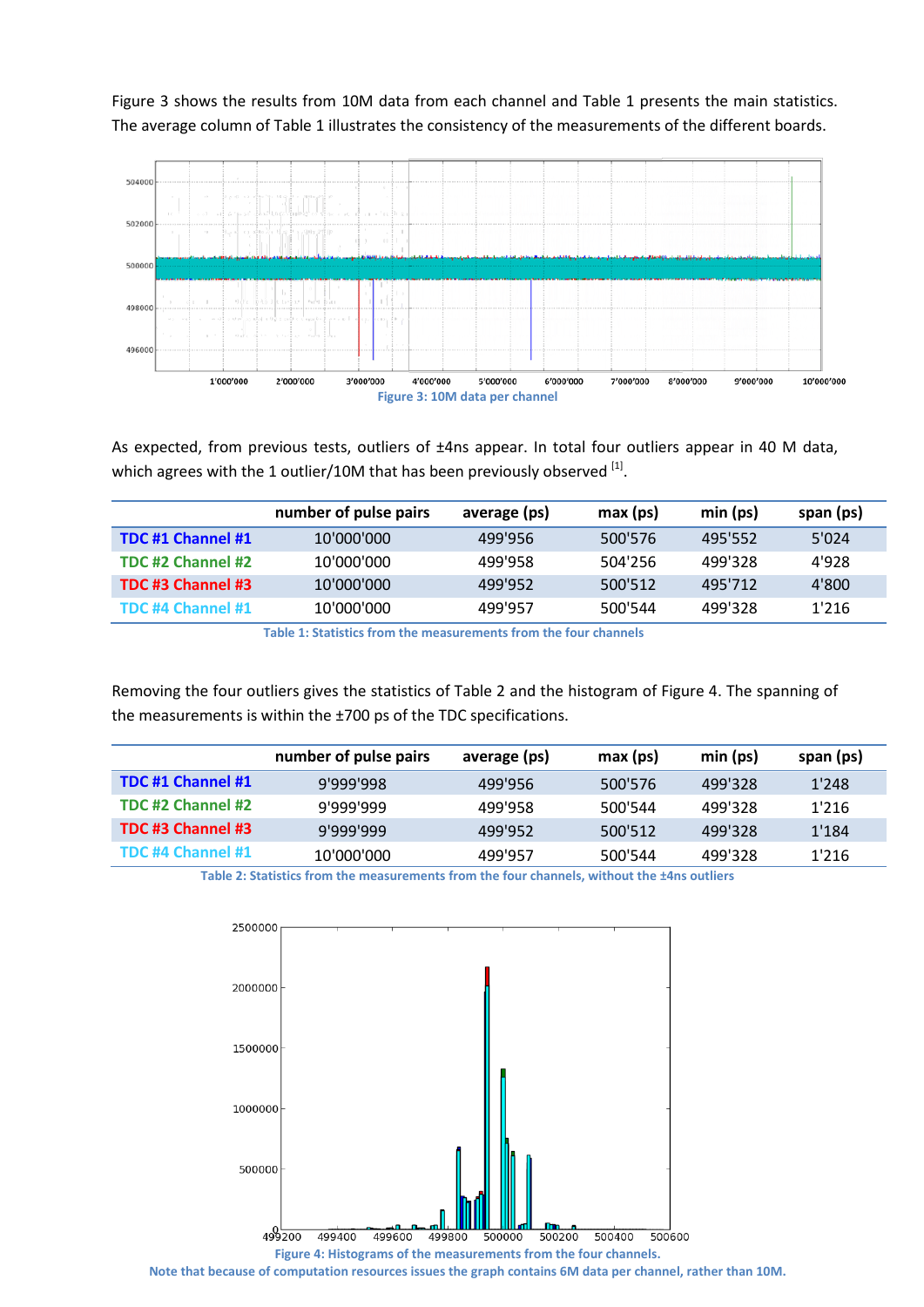## **Test Setup 2 | Pulses of constant period**

The setup is very similar to the one of Figure 1. We used the same four calibrated TDC v3 boards.



**Figure 5: Test Setup 2**

The pulses sent by the Fine Delay are of constant period of 20 ms.



**Figure 6: Pulses fed to the TDC boards**

Figure 7 shows 20M data per channel and Table 3 presents the main statistics. The test extended over around five days. The jump on all the channels after around 11M data is because the acquisition was stopped and then restarted. Note the seven ±4ns outliers throughout the 80M data that are again in accordance with previous observations  $^{[1]}$ . The outliers in this graph appear both as +4ns and -4 ns; here we calculate the difference between consecutive pulses (rather than pulse pairs) and one wrong timestamp gives two wrong measurements.



| number of pulse pairs | average (ps)   | max (ps)       | min (ps)       | span (ps) |
|-----------------------|----------------|----------------|----------------|-----------|
| 20'000'000            | 19'999'969'497 | 19'999'974'144 | 19'999'965'056 | 9'088     |
| 20'000'000            | 19'999'966'548 | 19'999'971'072 | 19'999'962'176 | 8'896     |
| 20'000'000            | 19'999'962'385 | 19'999'967'008 | 19'999'957'824 | 9'184     |
| 20'000'000            | 19'999'956'801 | 19'999'961'344 | 19'999'952'256 | 9'088     |
|                       |                |                |                |           |

**Table 3: Statistics from the measurements from the four channels**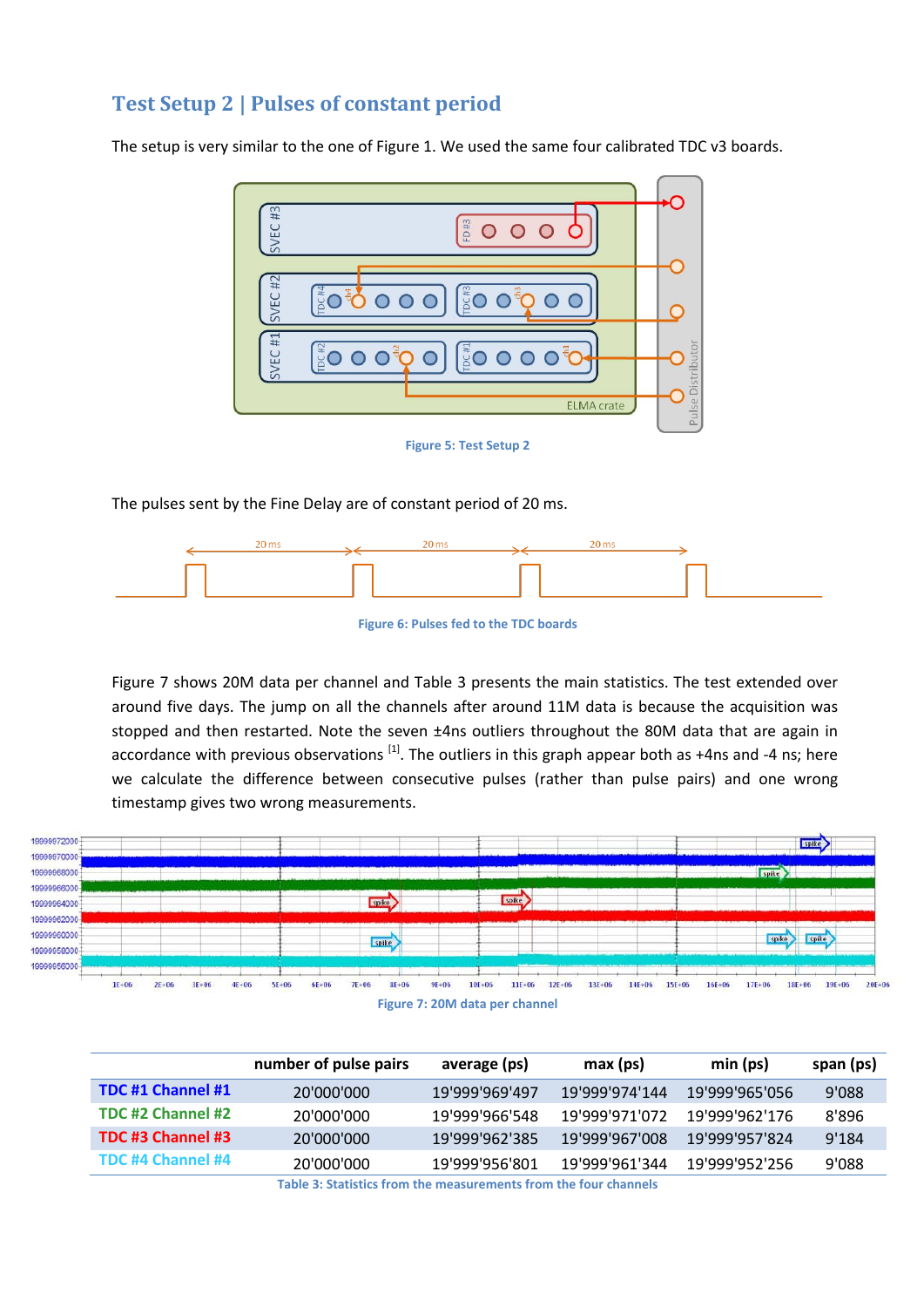Figure 8 zooms into one of the outliers.





Removing the seven outliers gives the statistics of Table 4 and the histogram of Figure 9.

Note that the measurements of each channel are consistent, but between channels the measurements have clear offsets. The maximum offset, between the average of the blue and the average of the cyan measurements of Figure 9, is 12'696 ps, which for a 20 ms measurement translates to < 1ppm. Also the maximum offset between the average of the cyan measurements and the expected value 20 ms is 43'199 ps which translate to ~2ppm. The offsets come from the fact that for a measurement of 20 ms, a board heavily depends on its local oscillator; despite the fact that the boards are calibrated, differences in temperature and on the oscillators' quality cause these offsets. Remark here that both the TDC as well as the Fine Delay oscillators contribute to the offsets.

|                   | number of pulse pairs | average (ps)   | max (ps)       | min (ps)       | span (ps) |
|-------------------|-----------------------|----------------|----------------|----------------|-----------|
| TDC #1 Channel #1 | 19'999'998            | 19'999'969'497 | 19'999'974'144 | 19'999'968'608 | 1'824     |
| TDC #2 Channel #2 | 19'999'998            | 19'999'966'548 | 19'999'967'552 | 199'99'965'535 | 2'017     |
| TDC #3 Channel #3 | 19'999'996            | 19'999'962'385 | 19'999'963'296 | 19'999'961'472 | 1'824     |
| TDC #4 Channel #4 | 19'999'994            | 19'999'956'801 | 19'999'957'760 | 19'999'955'872 | 1'888     |

**Table 4: Statistics from the measurements from the four channels, without the ±4ns outliers**



**Figure 9: Histograms of the measurements from the four channels without outliers. The same number of bins has been used; cyan measurements are concentrated into fewer bins. Note that because of computation resources issues the graph contains 6M data per channel, rather than 20M.**